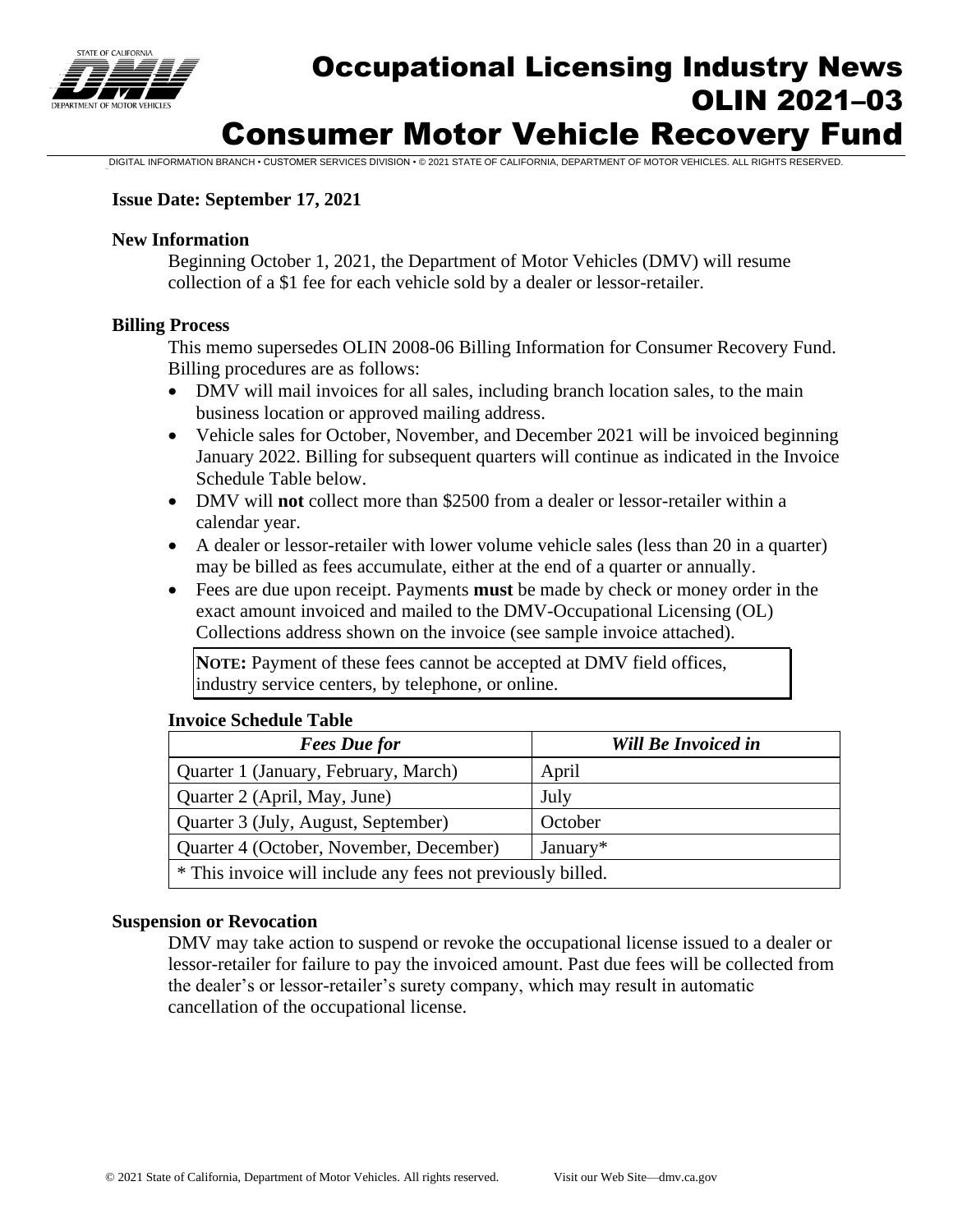# OLIN 2021-03

# Page 2 of 2

# **Background**

Senate Bill (SB) 729 (Padilla, Ch. 437, Stats. 2007) created the Consumer Motor Vehicle Recovery Corporation (hereafter referred to as "Recovery Corporation"), which is responsible for administering the Consumer Motor Vehicle Recovery Fund (hereafter referred to as "Fund"). The Fund is available to consumers who suffer an economic loss as a result of a motor vehicle dealer or a lessor-retailer ceasing to sell and/or lease motor vehicles or filing bankruptcy and failing to cover financial obligations. The operation of the Recovery Corporation is subject to examination by the Attorney General and their representatives.

DMV is required to collect a \$1 fee for each vehicle sold by a dealer or a lessor-retailer within 90 days of being notified by the Recovery Corporation that the balance of the Fund is less than 2 million dollars. Revenue from the fees is remitted to the Recovery Corporation until the balance of the Fund has reached 5 million dollars.

# **References**

*Vehicle Code* §§4456.3, 11612(b), 11617(a), 11705(8), 11711(b), and 11721(b) OLIN 2008-04 Consumer Protection–Motor Vehicle Dealer's Recovery Fund

# **Distribution**

Notification that this memo is available at **[dmv.ca.gov](https://dmv.ca.gov)** under Vehicle Industry Services, was made via the California DMV Automated Email Alert System in September 2021 to the following:

- Dealers
- Lessor-Retailers
- Registration Services

# **Contact**

Questions regarding this memo may be directed to OL Collection Unit at (916) 229-3138.

Attachment (1)